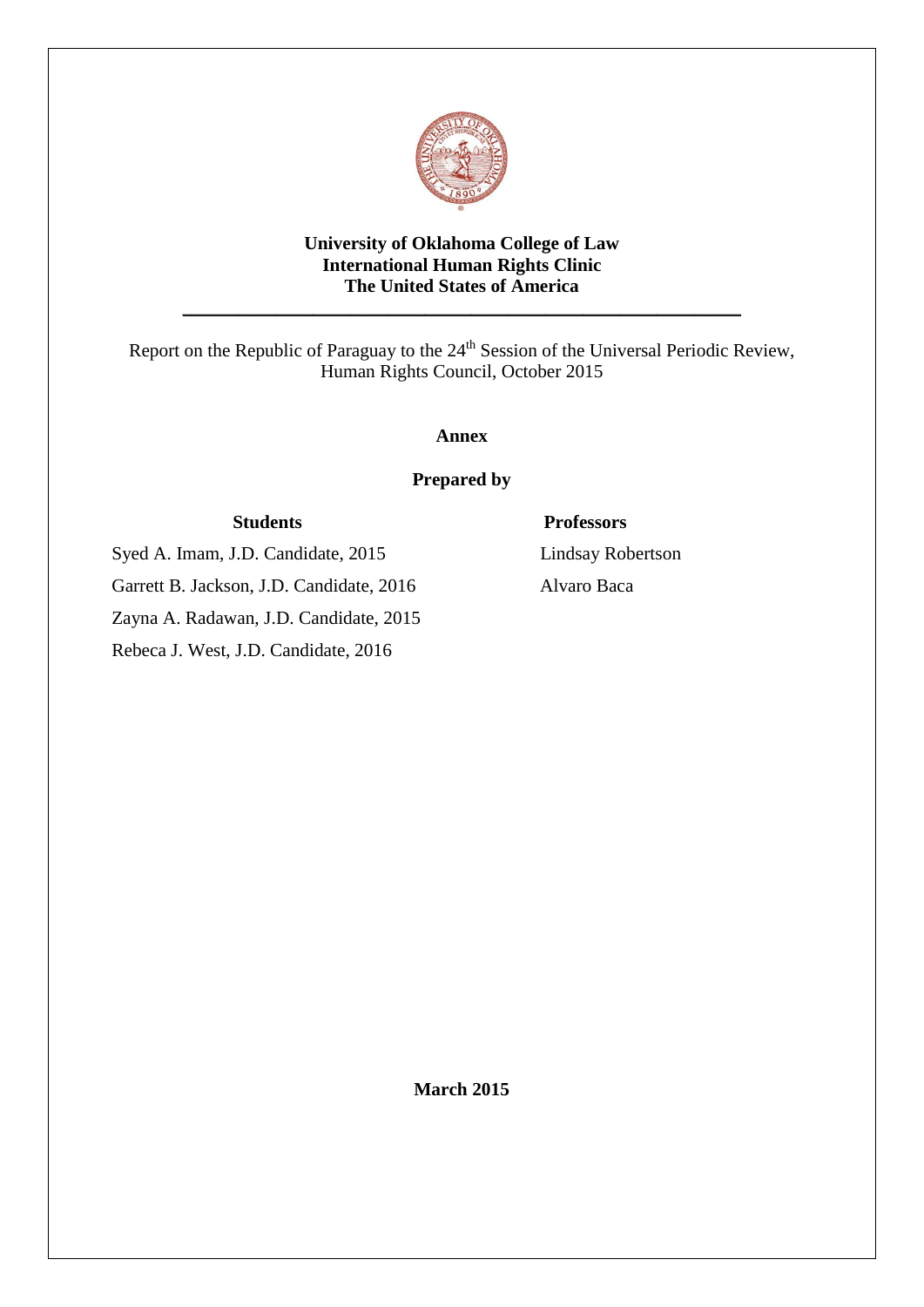### **Annex**

1. In January of 2015, the International Human Rights Clinic of The University of Oklahoma College of Law traveled to the Republic of Paraguay ("Paraguay") for research purposes. The IHRC-OU was stationed primarily in Asunción, but also traveled to Conception. Clinic members visited and spoke with representatives from government, nongovernmental organizations, and ingenious communities and peoples.

2. Located in South America, Paraguay borders Brazil to the north and east, Argentina to the south and west, and the Plurinational State of Bolivia to the north and west.<sup>1</sup> Paraguay has a surface area of  $406,752 \text{ km}^2$  and is divided by the River Paraguay into two natural regions, the western, known as the Chaco, and the eastern. $<sup>2</sup>$ </sup>

3. Paraguay is a multi-ethnic country, and Spaniards and Guarani Indians formed its population nucleus, making the total population  $6,783.374$ , as of the 2013 census.<sup>3</sup> As of 2011, approximately 519,000 of the population resided in the capital city of Asuncion.<sup>4</sup> Paraguay's two official languages are Spanish and Guarani, making it the only truly bilingual country in Latin America.<sup>5</sup>

4. As of the 2012 census, Paraguay has an indigenous population of 117,150 persons belonging to five linguistic families, each composed of different ethnic groups with their own cultures.<sup>6</sup> The five families are classified as follows: Guarani, Maskoy language, Matako-Mataguayo, Zamuco, and Toba-gauicuru.<sup>7</sup>

5. Paraguay became an independent State in May of 1811 and in 1992, the Constitution of 1970 was replaced by its current Constitution of the Republic of Paraguay.<sup>8</sup>

6. Paraguay is a republic, with three branches of government in accordance with "balance of powers" principles.<sup>9</sup> The legislative branch is a bicameral Congress, consisting of the Chamber of Senators, with 45 members, and the Chamber of Deputies, with 80 members.<sup>10</sup> Members are elected to the seats through a general election, under a "closed list"

<sup>1</sup> HRI/CORE/PRY/2010, para. 1.

<sup>2</sup> *Ibid., para. 2.*

<sup>&</sup>lt;sup>3</sup> Poblacion 2013, page 19.

<sup>4</sup> HRI/CORE/PRY/2010, Table 2.

<sup>5</sup> HRI/CORE/PRY/2010, para. 64.

<sup>6</sup> Pueblos indigenas resultados finales 2012, Page 17.

<sup>7</sup> HRI/CORE/PRY/2010, para. 6.

<sup>8</sup> *Ibid., para. 73 and para. 86.*

<sup>9</sup> *Ibid., para. 95.*

<sup>10</sup> *Ibid., para. 99.*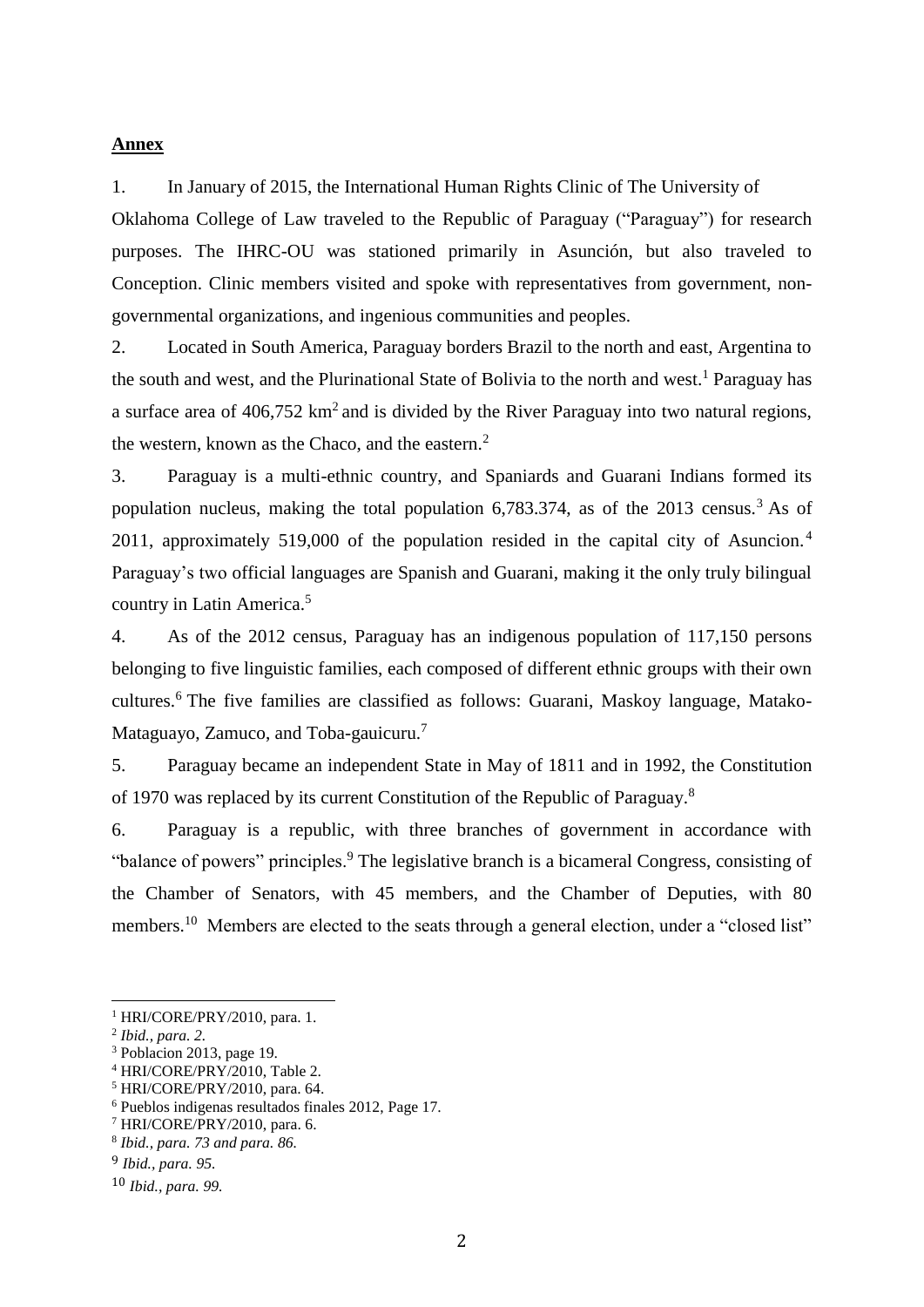system, to serve five-year terms, with a possibility of re-election.<sup>11</sup> The executive branch consists of the President, Vice-President, and Council of Ministers.<sup>12</sup> The President and Vice-President are elected together through a general election, by a simple majority vote, to serve five-year terms.<sup>13</sup> The Council of Ministers is appointed by the President.<sup>14</sup> In the judicial branch, the Highest Court in Paraguay is the Supreme Court of Justice.<sup>15</sup>

7. Paraguay is a party to many international treaties including: Convention on the Prevention and Punishment of the Crime of Genocide, International Convention on the Elimination of All Forms of Racial Discrimination, International Covenant on Economic, Social and Cultural Rights, International Covenant on Civil and Political Rights, Conventions on the Non-Applicability of Statutory Limitations to War Crimes and Crimes Against Humanity, International Convention on the Suppression and Punishment of the Crime of Apartheid, Convention on the Elimination of All Forms of Discrimination Against Women, Convention Against Torture and Other Cruel, Inhuman or Degrading Treatment of Punishment, Convention on the Rights of the Child, Agreement Establishing the Fund for the Development of the Indigenous Peoples of Latin American and the Caribbean, International Convention on the Protection of the Rights of All Migrant Workers and Members of Their Families, Convention on the Rights of Persons with Disabilities, and the International Convention for the Protection of All Persons from Enforced Disappearance. Paraguay is also a party to the Universal Declaration of Human Rights.<sup>16</sup>

8. The Sowhoyamaxa, (which translates to "from the place where coconuts have run out"), community is an indigenous community, "typical of those traditionally living in the Paraguayan Chaco that has become sedentary."<sup>17</sup> The community is part of the Maskoy linguistic family; and as of the 2006 census, has 407 members, grouped in approximately 83 dwelling places.<sup>18</sup> *Case of the Sawhoyamaxa Indigenous Community v. Paraguay* was heard in the Inter-American Court of Human Rights and judgment was rendered on March 29,

<sup>11</sup> *Ibid., para. 99.*

<sup>12</sup> *Ibid., para. 110 and para. 116.*

<sup>13</sup> *Ibid., para. 112.*

<sup>14</sup> *Ibid., para. 118.*

<sup>15</sup> *Ibid., para. 121.*

<sup>16</sup> HRI/CORE/PRY/2010, Table 31-32.

<sup>17</sup> *Case of the Sawhoyamaxa Indigenous Community v. Paraguay. Merits, reparations and costs. Judgment of March 29, 2006. Series C No. 146, para. 73(5).* <sup>18</sup> *Ibid., para. 73(5), and 73(8).*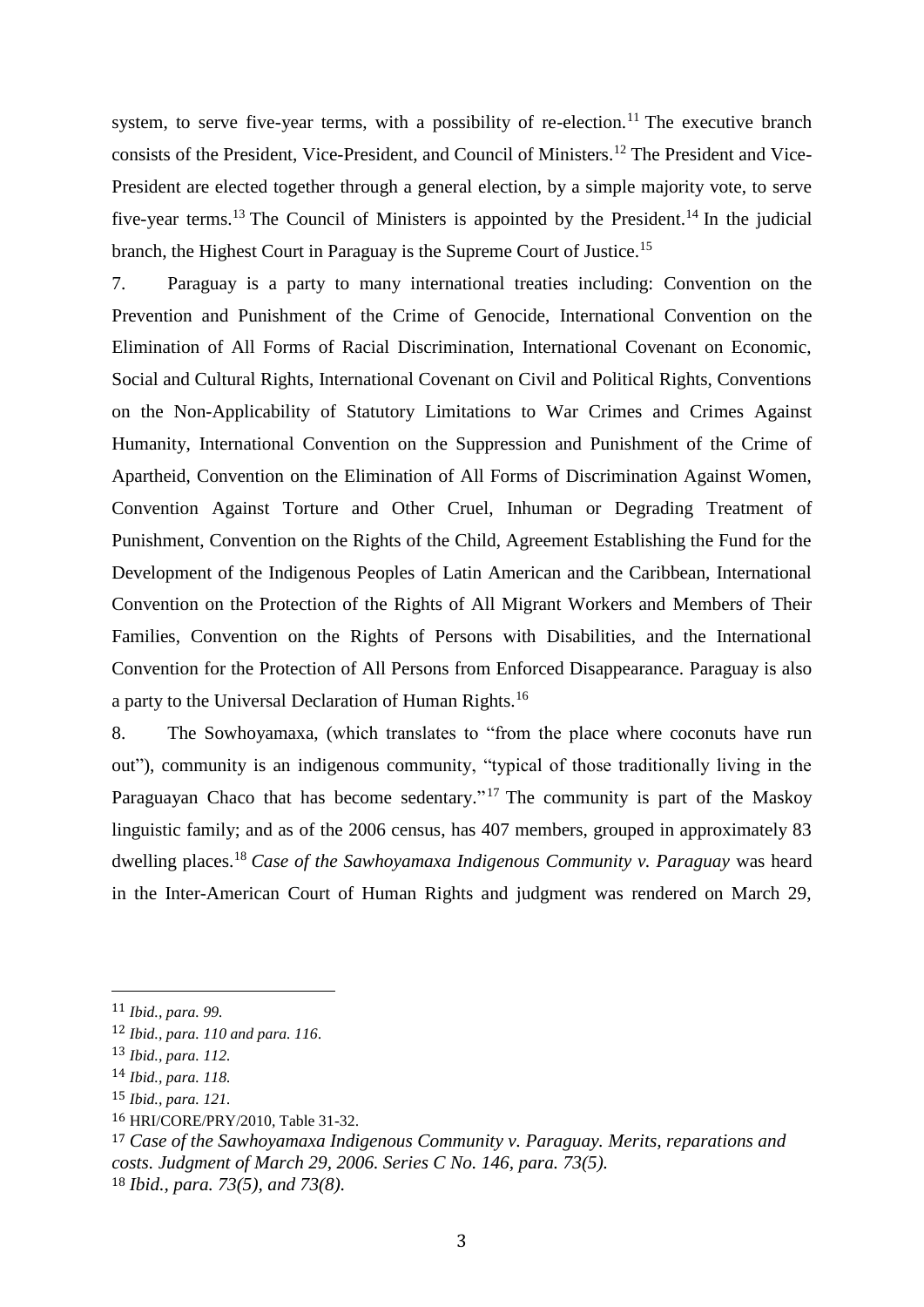2006.<sup>19</sup> The Court ordered the Paraguayan government to take all the necessary steps to return to the community the ancestral lands, which they had previously been forced to  $leave.<sup>20</sup>$ 

# **I. Education.**

# **Best Practices:**

9. Based on a 2010 United Nations Statistical Division source, the total net enrolment ratio in primary education was 90.7 per cent in  $2007<sup>21</sup>$  and the literacy rate was 98.3 percent for 15 to 24-year-olds in 2008.<sup>22</sup>

10. For indigenous children, Article 76 of the Paraguayan Constitution provides for initial schooling in their mother tongue, and they may choose Spanish or Guarani as their second language. $^{23}$ 

11. In 2007, The Directorate-General for Indigenous Schooling established Act No. 3231/07

(Department of Indigenous School Education) $24$  "to foster and develop education with the participation and for the benefit of indigenous peoples through an inter- and multicultural approach." <sup>25</sup> And independent operating budget was provided to "enable indigenous communities to manage their own education policies autonomously."<sup>26</sup>

12. The Indigenous Teachers' Association was created to help train and fulfill educational responsibilities for indigenous teachers,  $27$  as well as promote the teaching of indigenous children and adults by indigenous teachers.<sup>28</sup>

13. Act No. 3733/2009 allocates 1 per cent of scholarships for higher education to the indigenous population. <sup>29</sup> Additionally, the Minister of Interior has awarded members of indigenous communities 22 scholarships for free admission to the Sargento Ayudante Jose Merlo Saravia police training college.<sup>30</sup>

# **Challenges and Obstacles:**

<sup>19</sup> *Cf. Case of the Sawhoyamaxa Indigenous Community v. Paraguay. Merits, reparations and costs. Judgment of March 29, 2006. Series C No. 146.*

<sup>20</sup> *Ibid., para 210.*

<sup>21</sup> A/HRC/WG.6/10/PRY/2, para. 63.

<sup>22</sup> HRI/CORE/PRY/2010, para. 54.

<sup>&</sup>lt;sup>23</sup> A/HRC/WG.6/10/PRY/1, para. 144; E/C.19/2010/12/Add.2, para. 5.

 $^{24}$  E/C.19/2010/12/Add.2, para. 5.

 $^{25}$  A/HRC/WG.6/10/PRY/1, para. 149.

<sup>26</sup> *Ibid.*

 $^{27}$  E/C.19/2010/12/Add.2, para. 5.

<sup>28</sup> CERD/C/PRY/1-3, para. 129.

 $^{29}$  E/C.19/2010/12/Add.2, para. 14.

<sup>30</sup> CERD/C/PRY/1-3, para. 130.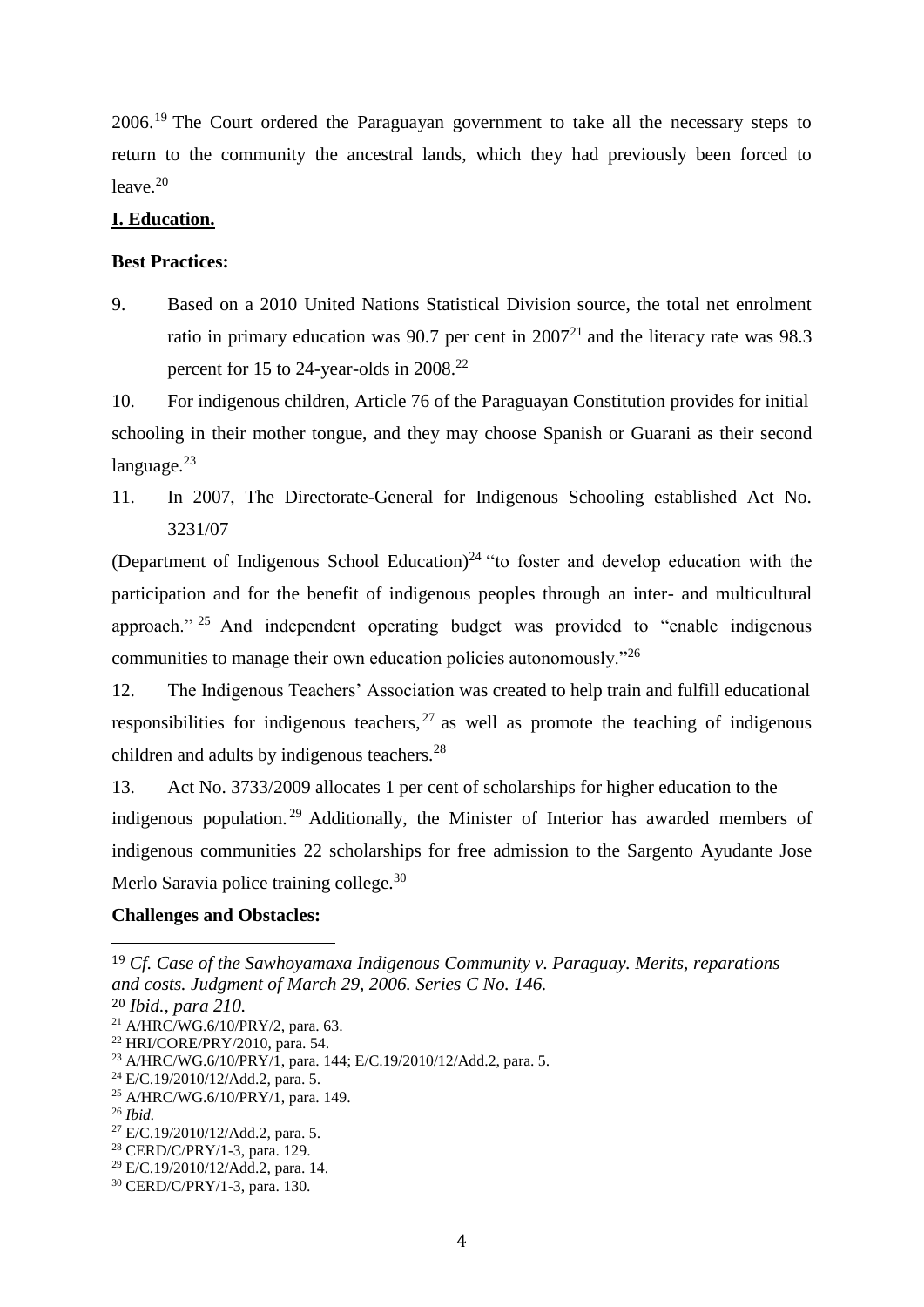- 14. Although there is a high rate of enrollment in primary education and a high literacy rate, rural dwellers and indigenous communities have fallen into neglect in nearly all aspects of development.<sup>31</sup> Whereas the non-indigenous population attends an average of 8 years of schooling, the indigenous children aged 10 and over attend on average 3 years of schooling.<sup>32</sup> The indigenous illiteracy rate is 38.9 per cent and exceeds 40 per cent in some ethnic groups.<sup>33</sup>
- 15. It is difficult for The Ministry of Education and Culture to make textbooks available in all indigenous languages of Paraguay.<sup>34</sup>
- 16. There is not a school in every community and where there is, facilities are seriously inadequate.<sup>35</sup> Only 25 per cent of indigenous schools have electricity and only 5 per cent have mains water supplied from a public or private grid.<sup>36</sup> Only 7 percent have toilets with septic tanks.<sup>37</sup> Further, there is a sufficient inequality in the provision of school materials, and only 30 per cent of the approximately 900 teachers working in indigenous schools have completed basic education.<sup>38</sup>

# **II. Food and Agriculture.**

#### **Best Practices:**

17. The National Plan for Food and Nutritional Sovereignty (PLANAL) was established by Decree No. to eliminate malnutrition among children under 5 years of age by 2025. It is implemented through plans of action in the urban and rural areas of three departments. 39

18. The National Programme to Provide Comprehensive Support for Indigenous Peoples (PRONAPI), was set up by Decree No. 1945/09.<sup>40</sup> It involves a number of State agencies for the purpose of implementing measures to meet the urgent needs of indigenous people through a three-tier approach: emergency response and mitigation; rehabilitation (securing the communities and meeting the needs detected in them) and ensuring their needs are addressed by institutions.<sup>41</sup>

<sup>31</sup> A/HRC/WG.6/10/PRY/2, para. 64.

<sup>32</sup> *Ibid., para. 65.*

<sup>33</sup> HRI/CORE/PRY/2010, para. 39.

<sup>34</sup> A/HRC/WG.6/10/PRY/3, para. 41.

<sup>35</sup> *Ibid., para. 37.*

<sup>36</sup> A/HRC/14/25/Add.2, para. 58.

<sup>37</sup> *Ibid.*

<sup>38</sup> *Ibid., para. 57.*

<sup>39</sup> A/HRC/WG.6/PRY/1, para. 126.

<sup>40</sup> *Ibid., para. 127.*

<sup>41</sup> *Ibid*.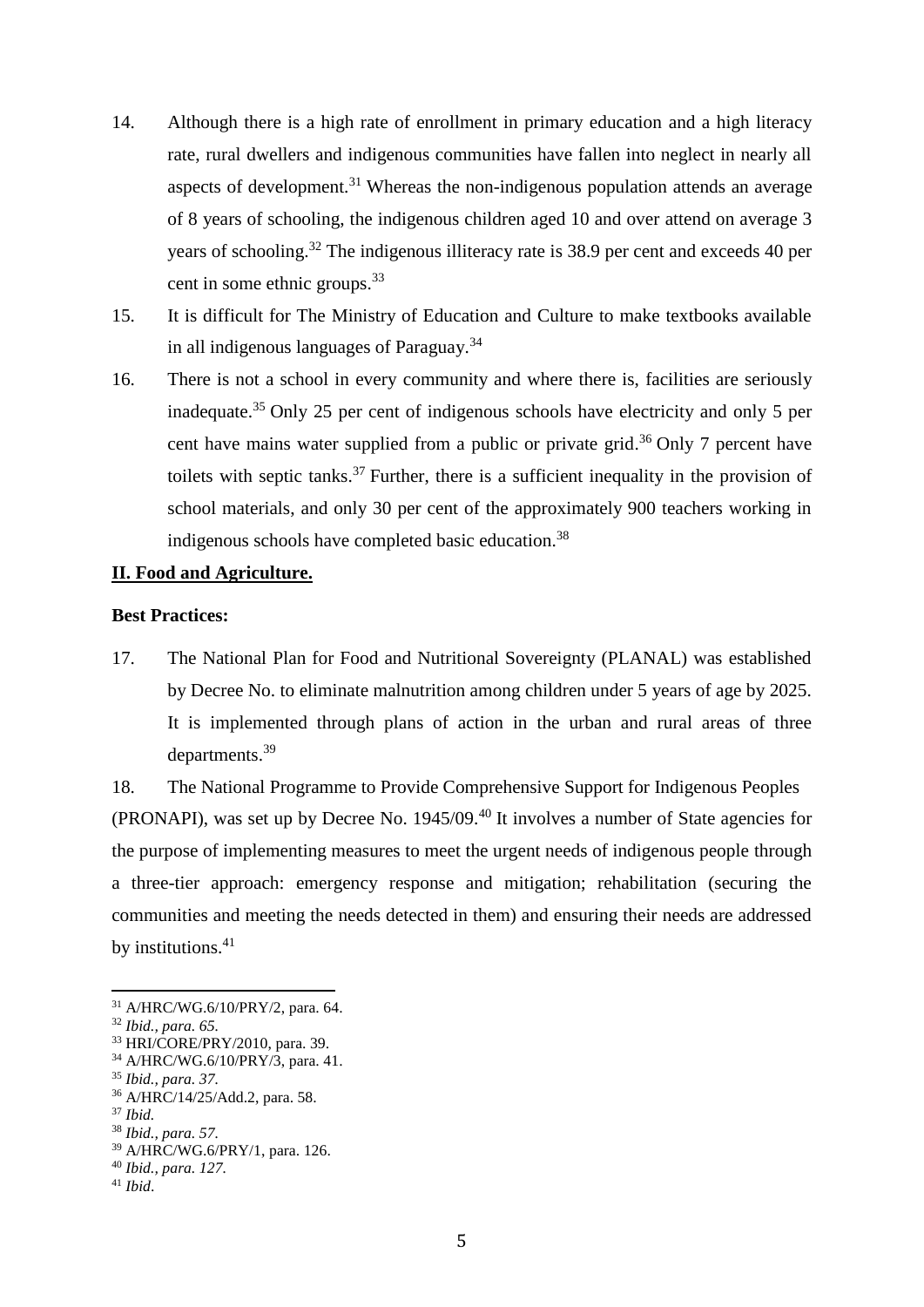19. The Ñemity (Sow) project to provide basic tools and seeds for indigenous communities was carried out as part of this Programme.<sup>42</sup> Around 365 indigenous communities in nine departments were assisted through PRONAPI. A total of 11,392 families received 31, 291 subsistence food kits, 2,852 toolkits, and 11,392 seed kits for their own consumption.<sup>43</sup>

## **Challenges and Obstacles:**

20. The lack of funding and interagency collaboration in Paraguay's nutritional security efforts presents a major factor in the furtherance of governmental efforts.<sup>44</sup> National budget constraints prevent adequate funding from being allocated to these endeavors, greatly hindering their effectiveness.<sup>45</sup>

21. As a result of these aforementioned challenges, the Government's efforts tend to be fragmented, unstructured, and internally disjunctive.<sup>46</sup>

## **III. Healthcare.**

### **Best Practices:**

22. The ministry of Public Health and Social Welfare recently adopted General Secretariat resolution No. 311 creating the Directorate-General for Indigenous Health. The resolution stipulates that the mission of the new Directorate-General shall be to "implement the most appropriate strategies and actions for achieving the objectives established in the National Policy on Indigenous Health.<sup>47</sup>

23. These policies are implemented through an integrated system of health-care networks composed of a primary care network, a specialist clinic network, an emergency care network, and a hospital network, and coordinated by means of a communications and transportation system.<sup>48</sup>

24. The system will bring direct health-care benefits for members of indigenous communities, and will include reproductive health-care services for indigenous women.<sup>49</sup>

<sup>&</sup>lt;u>.</u> <sup>42</sup> *Ibid., para. 128.*

<sup>43</sup> *Ibid*., *para. 201.*

<sup>&</sup>lt;sup>44</sup> Personal Interviews, January 6, 2015, record on file with the University of Oklahoma College of Law.

<sup>45</sup> Personal Interviews, January 6, 2015, record on file with the University of Oklahoma College of Law.

<sup>46</sup> A/HRC/WG.6/10/PRY/2, para. 56.

<sup>47</sup> CERD/C/PRY/1-3, para. 98.

<sup>48</sup> *Ibid., para. 99.*

<sup>49</sup> *Ibid., para. 100.*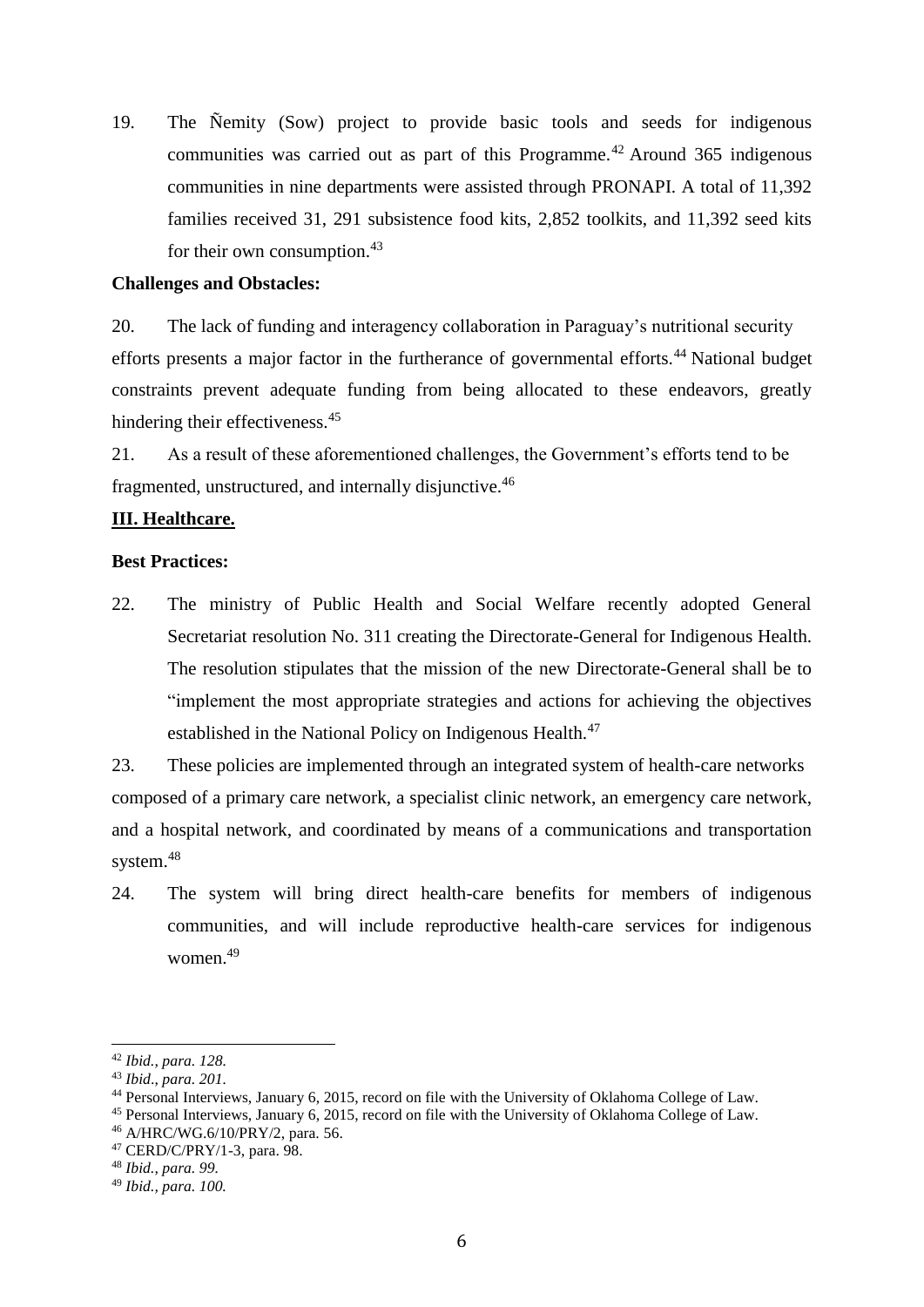25. The program will aim to achieve an intercultural focus and respect for diversity, adjust the care structure to the needs and culture of indigenous patients, designate a focal point for indigenous health responsible for coordinating and overseeing implementation of the National Policy on Indigenous Health in each facility, Provide family health-care units, appoint indigenous health promoters to work within indigenous communities, and guarantees access to programmes, drugs and treatments at all levels, irrespective of complexity.<sup>50</sup>

#### **Challenges and Obstacles:**

- 26. There is evidence of serious, persistent inequalities with regard to access to healthcare for indigenous peoples in Paraguay.<sup>51</sup>
- 27. Paraguay is a mostly rural country with infrastructure lacking in these rural areas, making it difficult to establish clinics and hospitals closer to the indigenous communities.<sup>52</sup>
- 28. The lack of literacy and education amongst the indigenous communities makes it difficult to increase knowledge in regards to healthcare.<sup>53</sup>

#### **IV. Land Security.**

## **Best Practices:**

29. During a 2011 meeting with the CERD committee, Paraguay expressed that INDI had adopted a strategic action plan under which, by 2013, 90 per cent of indigenous peoples should have titles for the land on which they lived. $54$ 

30. In 2010 and 2011, land titles had been issued to 18 indigenous communities and the INDI budget allocated to land acquisition had increased from US\$ 4 million to US\$ 22 million $55$ 

31. At the beginning of August, Paraguay, which was committed to complying with all judgments handed down by international courts in relation to Paraguayan indigenous communities, had received a delegation from the Inter-American Commission on Human Rights. On 3 August 2011, an agreement had been signed to transfer over 8,000 hectares of

<sup>50</sup> *Ibid., para. 101.*

<sup>51</sup> Personal Interviews, January 5, 2015, record on file with the University of Oklahoma College of Law.

<sup>52</sup> Personal Interviews, January 5, 2015, record on file with the University of Oklahoma College of Law.

<sup>53</sup> Personal Interviews, January 5, 2015, record on file with the University of Oklahoma College of Law.

<sup>54</sup> CERD/C/SR/.2094, para. 7.

<sup>55</sup> *Ibid.*